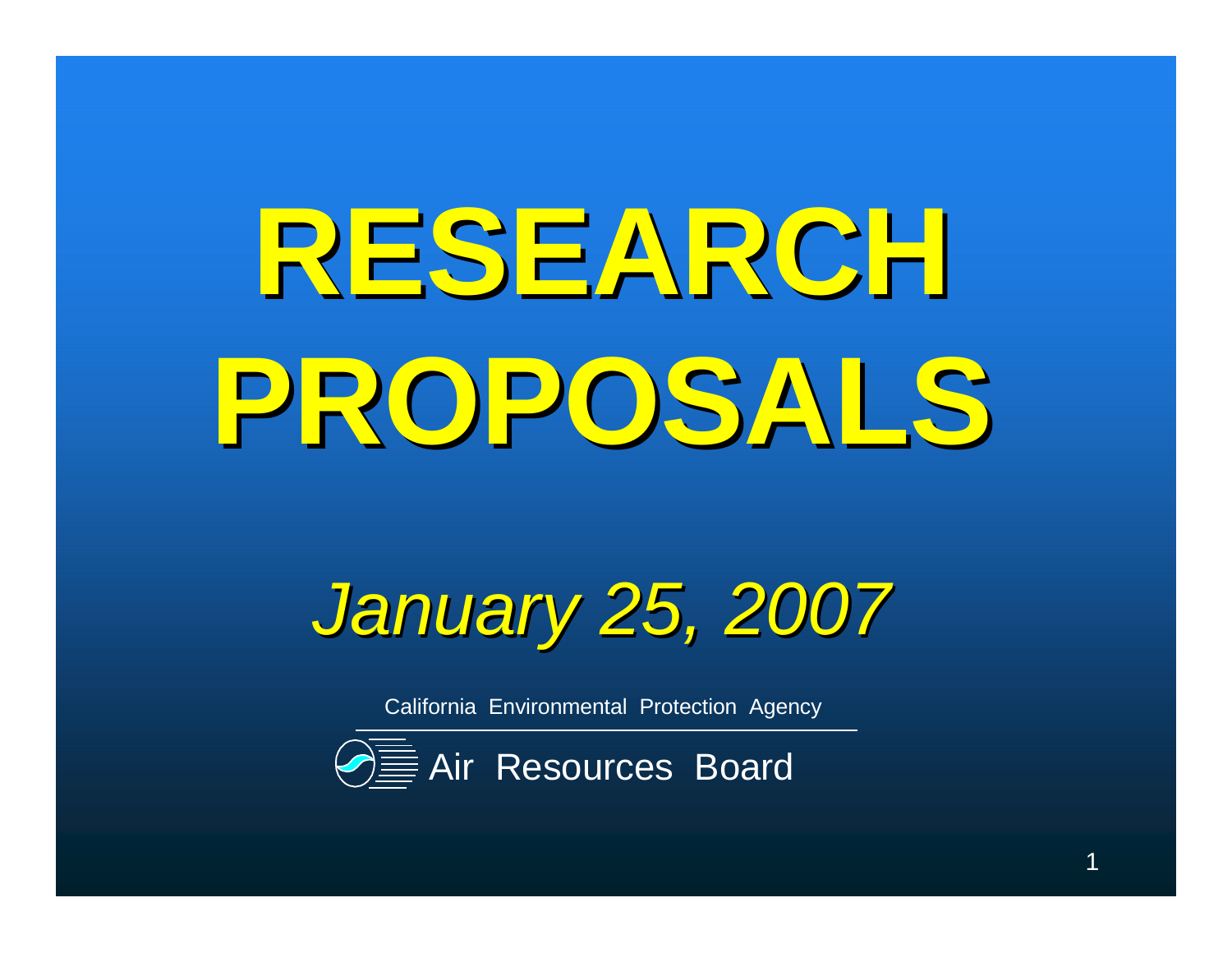### **Spatiotemporal Analysis of Air Pollution and Death**



**University of California, Berkeley Michael Jerrett, Ph.D.\$749,706 (36 months)Cofunded by SCAQMD**

**Objective: Derive detailed assessments of the health effects from air pollution on death using the American Cancer Society cohort.**

**Expected Results: California-specific estimates of death associated to PM2.5 exposure.**2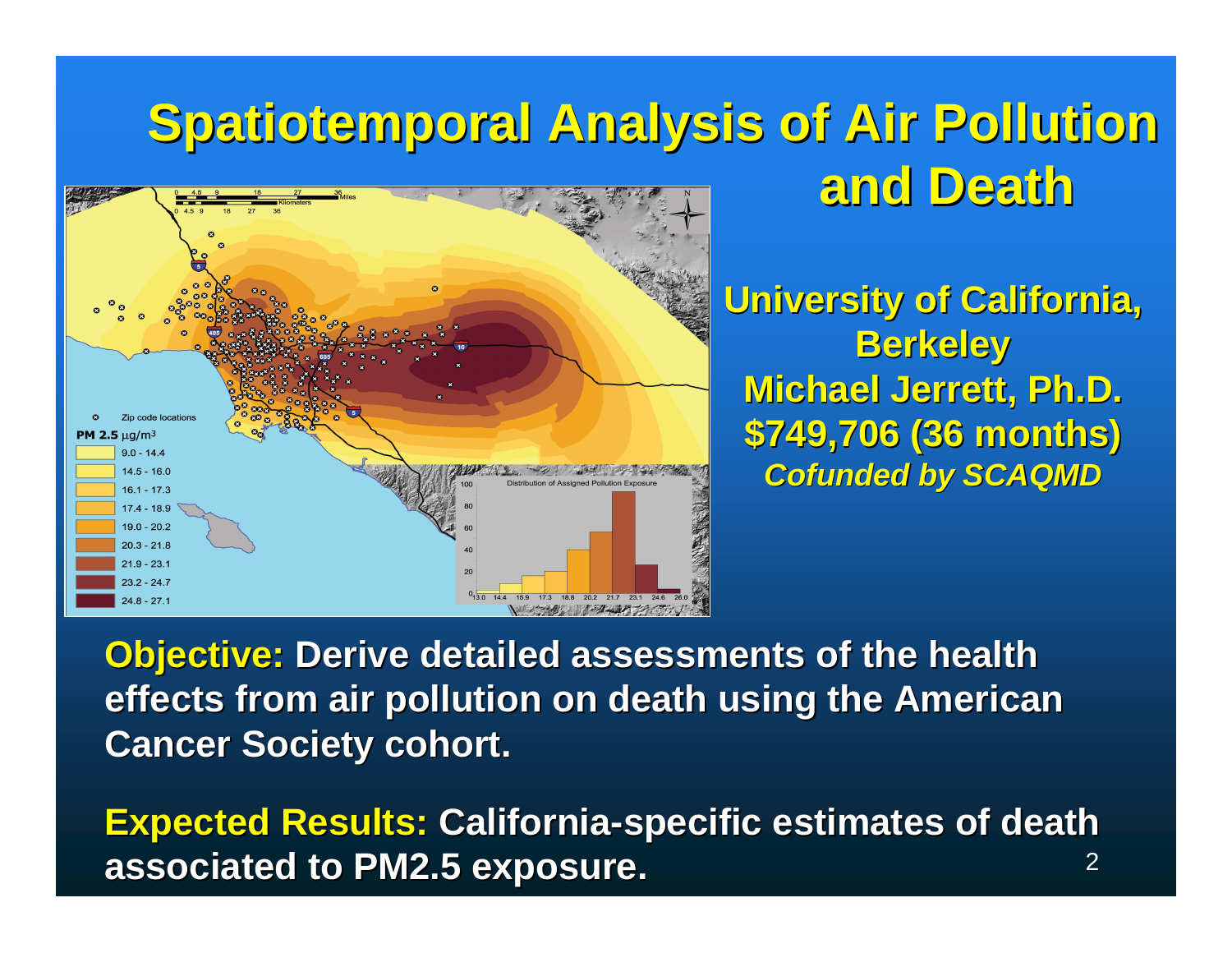### **Extended Analyses of Air Pollution and Cardiopulmonary Disease in the California Teachers Cohort**



**Department of Health ServicesMichael Lipsett, M.D \$284,652 (36 months)Cofunded by SCAQMD**

**Objective: Compare effect estimates of PM2.5 and other gaseous pollutants to determine relation between critical time windows and cardiopulmonary outcomes.**

**Expected Results: Information on total and cause-specific death and hospitalizations for cardiovascular and pulmonary diseases to assist with the review of ambient air quality standards.**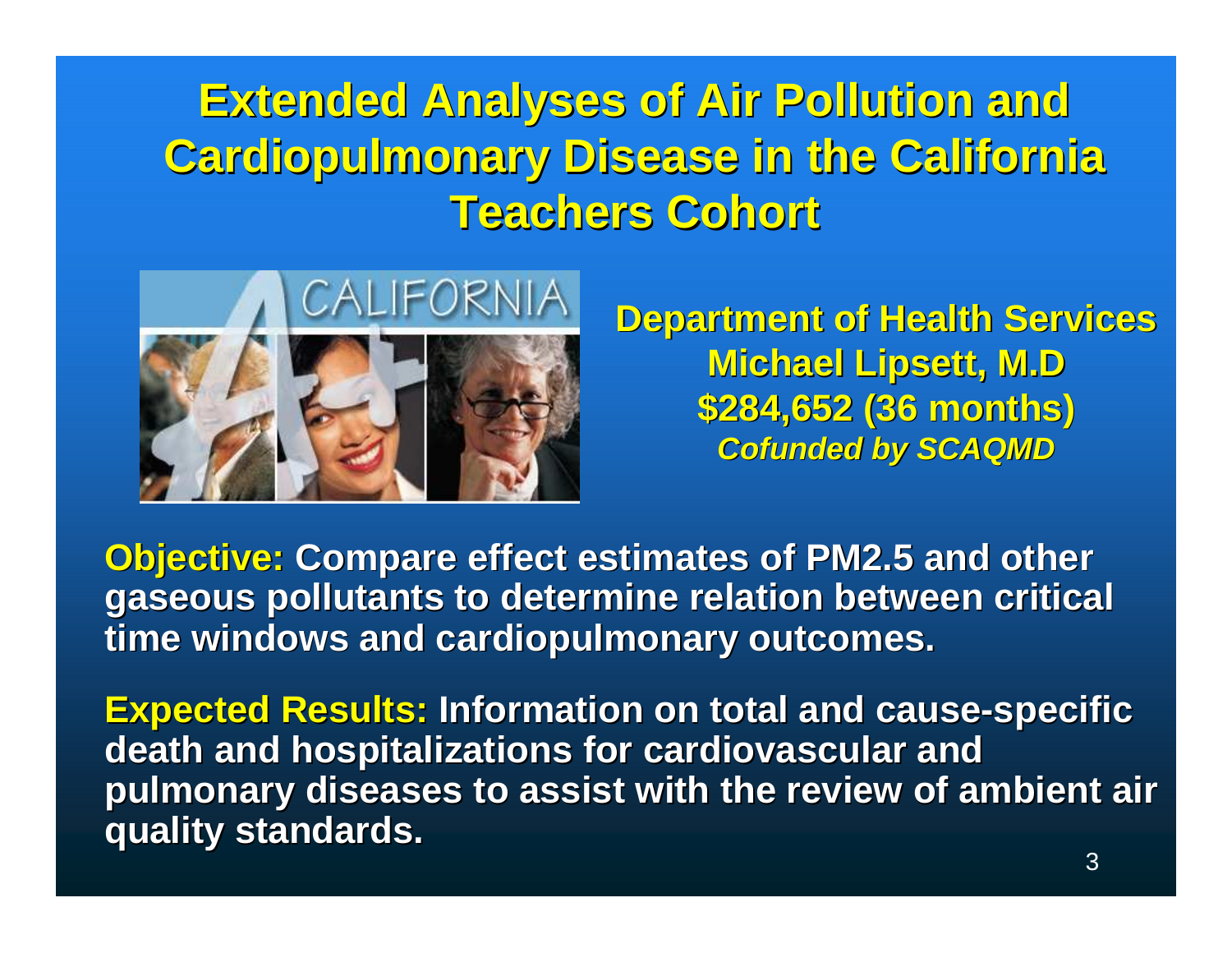#### **Toxicity of Source-Oriented Ambient Aerosol**

**University of California, Davis Anthony Wexler and Kent Pinkerton\$838,934 (36 months) Cofunded by EPRI**

**Objective: Obtain toxicity profiles of atmospherically processed source-oriented fine and ultrafine particulate emissions.**

**Expected Results: Information to develop PM control strategies based on relative toxicity indices of differing particulate source types**.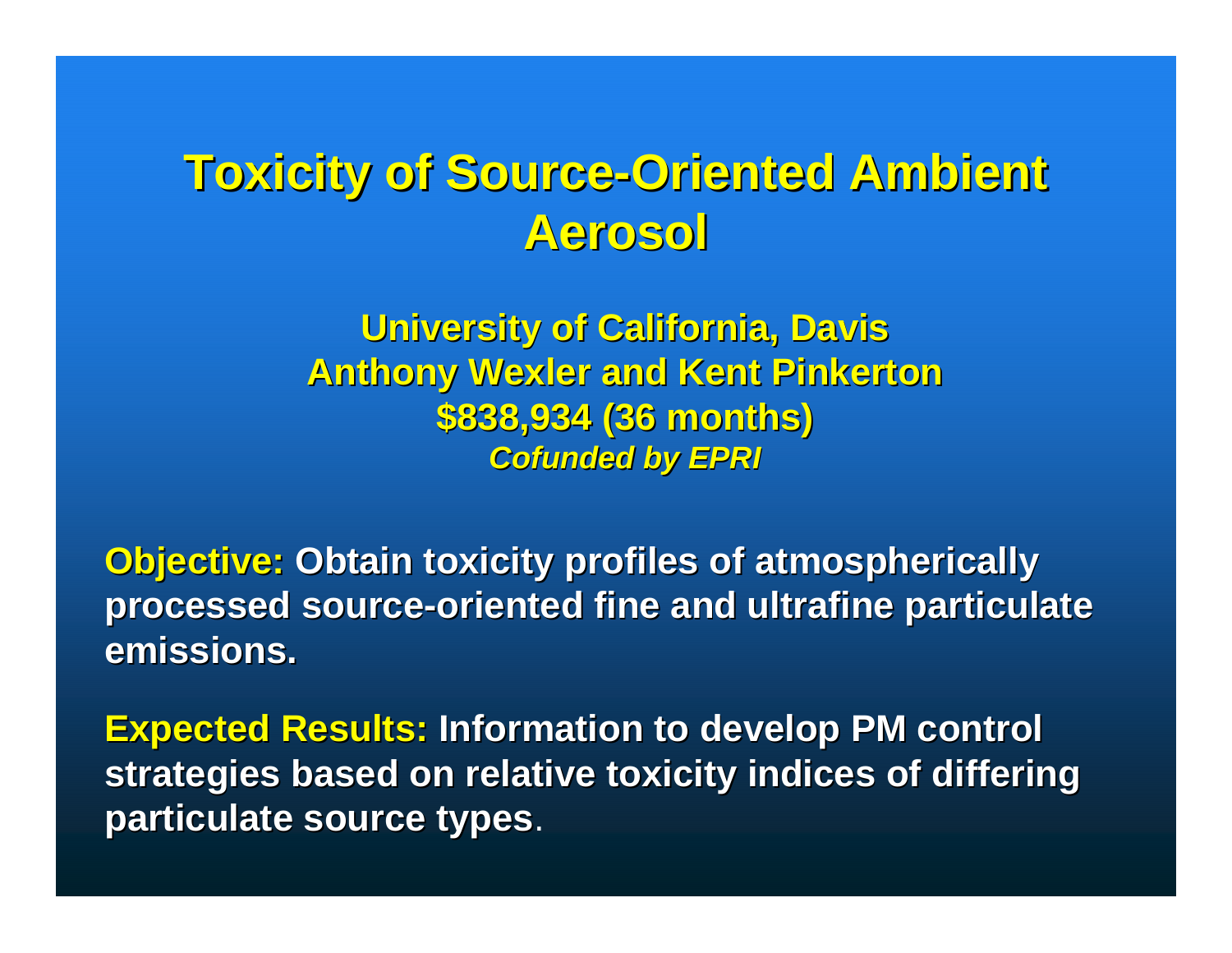## **Inventory of Greenhouse Gas Emissions from Stationary AC and Refrigeration Sources**

**ARMINES Denis Clodic\$225,060 (18 months)**



**Objective: Provide a bottom-up equipment and refrigerant inventory for stationary refrigeration and air conditioning systems in California.**

**Expected Results: California specific inventory to develop regulations reducing greenhouse gas emissions.**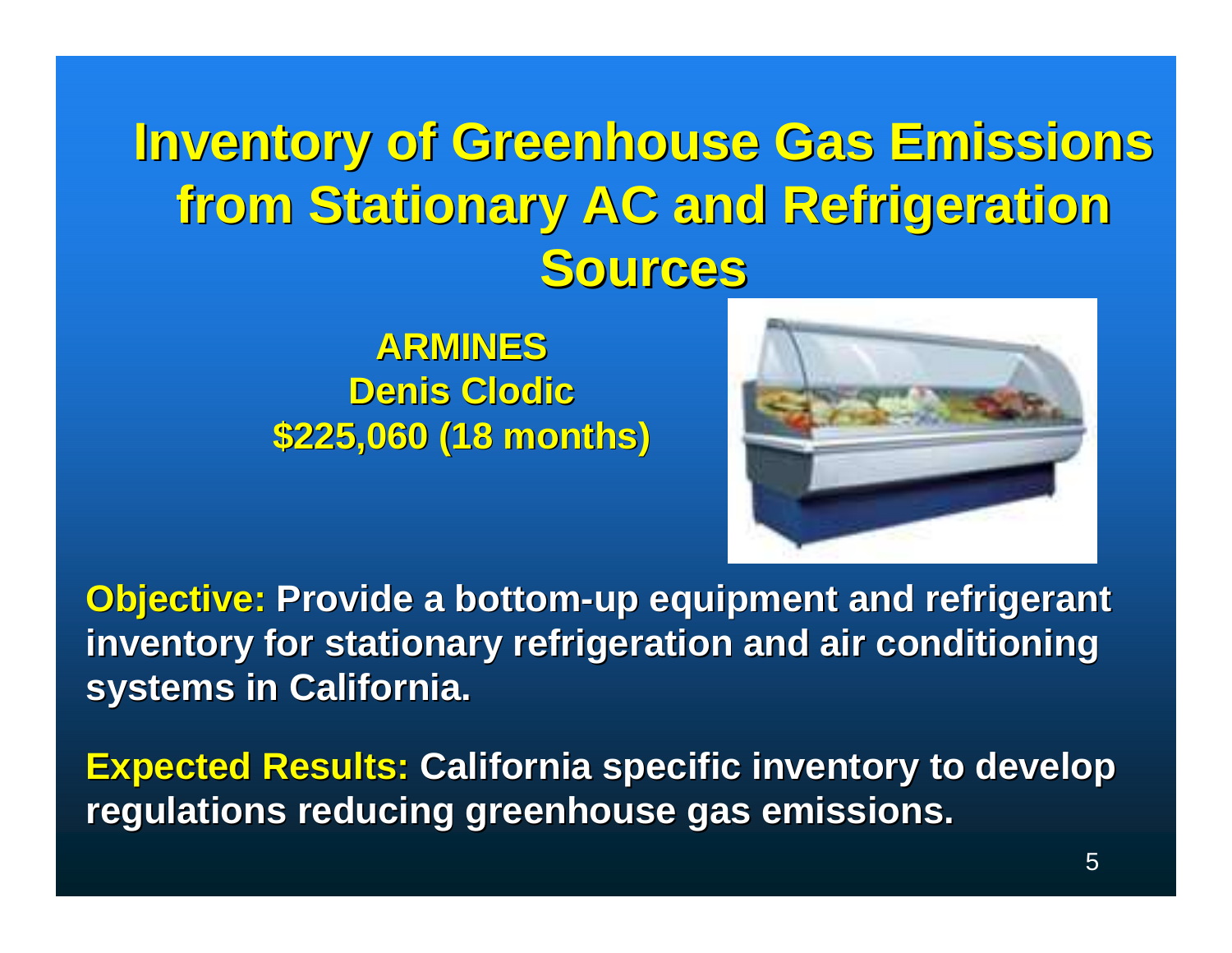## **Emissions of HFC-134a from Auto Dismantling and Recycling**



**Foundation for California Community CollegesCynthia Stover\$159,578 (12 months)**

**Objective: Determine number of dismantled vehicles and quantify the amount of HFC-134a that remains in cars that are destined for dismantling.**

**Expected Results: Estimate of HFC-134a that is available for retrieval and determine potential assistance to U.S. EPA's recovery effort.**